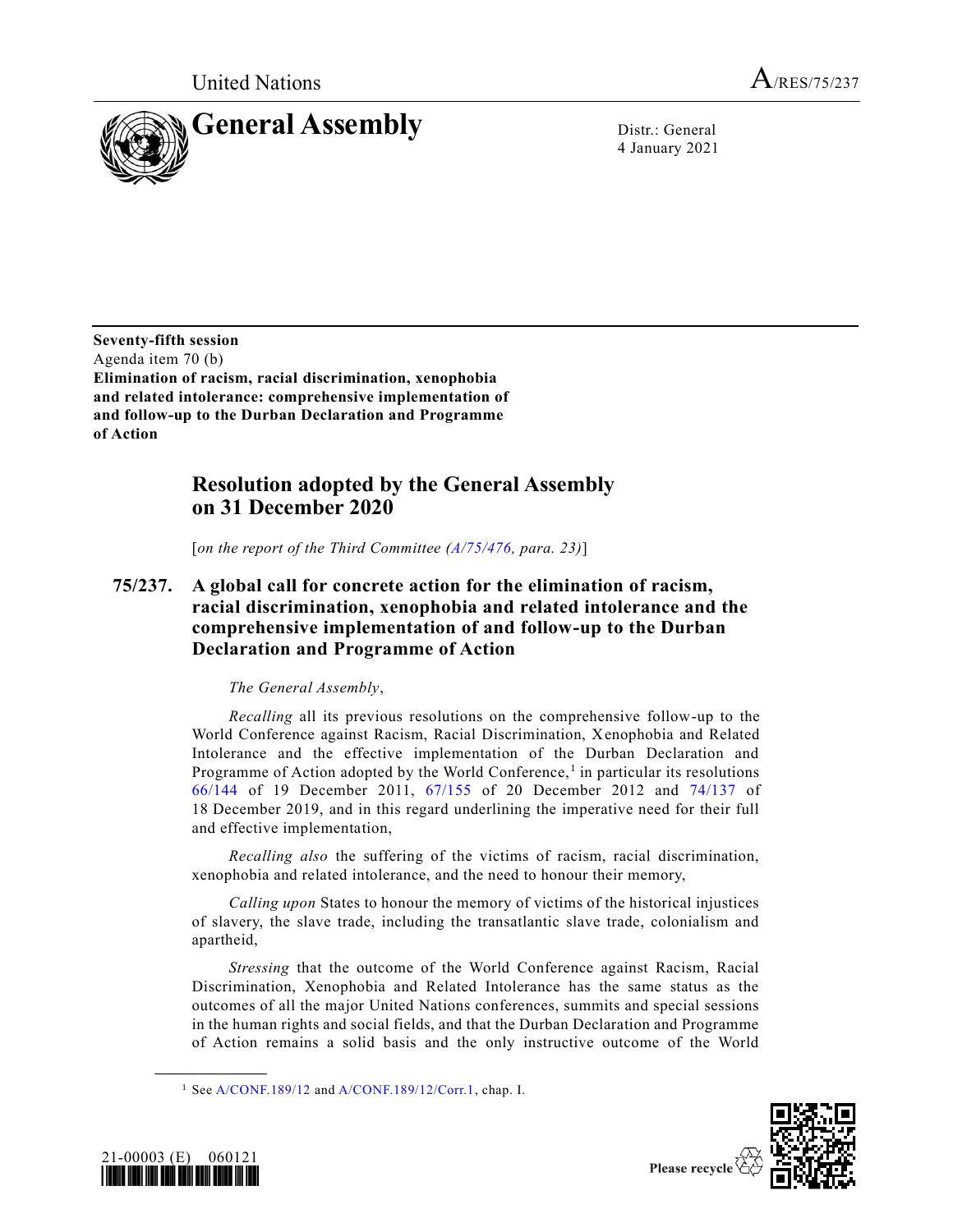Conference, which prescribes comprehensive measures for combating all the scourges of racism and adequate remedies for victims, and noting with concern the lack of effective implementation thereof,

*Alarmed* at the global rise in hate speech, constituting incitement to racial discrimination, hostility and violence, stressing the importance of addressing it, and in this regard noting the launch of the United Nations Strategy and Plan of Action on Hate Speech in June 2019,

*Underlining* the need to promote tolerance, inclusion and respect for diversity and the need to seek common ground among and within civilizations in order to address common challenges to humanity that threaten shared values, universal human rights and the fight against racism, racial discrimination, xenophobia and related intolerance, through cooperation, partnership and inclusion,

*Alarmed* at the spread in many parts of the world of various racist extremist movements based on ideologies that seek to promote nationalist, right-wing agendas and racial superiority, and stressing that these practices fuel racism, racial discrimination, xenophobia and related intolerance,

*Deploring* the ongoing and resurgent scourges of racism, racial discrimination, xenophobia and related intolerance in many regions of the world, often targeting migrants and refugees, as well as people of African descent, expressing concern that some political leaders and parties have supported such an environment, and in this context expressing its support for migrants and refugees in the context of the severe discrimination that they may face,

*Deploring also* the recent incidents of excessive use of force and other human rights violations by law enforcement officers against peaceful demonstrators defending the rights of Africans and of people of African descent, and recalling Human Rights Council resolution  $43/1$  of 19 June  $2020$ <sup>2</sup> in which the Council strongly condemns the continuing racially discriminatory and violent practices perpetrated by law enforcement agencies against Africans and people of African descent,

*Recognizing* that racism, racial discrimination, xenophobia and related intolerance have a deep negative impact on the enjoyment of human rights, and therefore require a united and comprehensive response from the international community,

*Recalling* the three Decades for Action to Combat Racism and Racial Discrimination previously declared by the General Assembly, and regretting that the Programmes of Action for those Decades were not fully implemented and that their objectives have yet to be attained,

*Reiterating* that all human beings are born free and equal in dignity and rights and have the potential to contribute constructively to the development and well-being of their societies, and that any doctrine of racial superiority is scientifically false , morally condemnable, socially unjust and dangerous and must be rejected, together with theories that attempt to determine the existence of separate human races,

*Underlining* the intensity, magnitude and organized nature of slavery and the slave trade, including the transatlantic slave trade, and the associated historical injustices, as well as the untold suffering caused by colonialism and apartheid, and that Africans and people of African descent, Asians and people of Asian descent and

<sup>2</sup> See *Official Records of the General Assembly, Seventy-fifth Session, Supplement No. 53* [\(A/75/53\)](https://undocs.org/en/A/75/53), chap. IV, sect. A.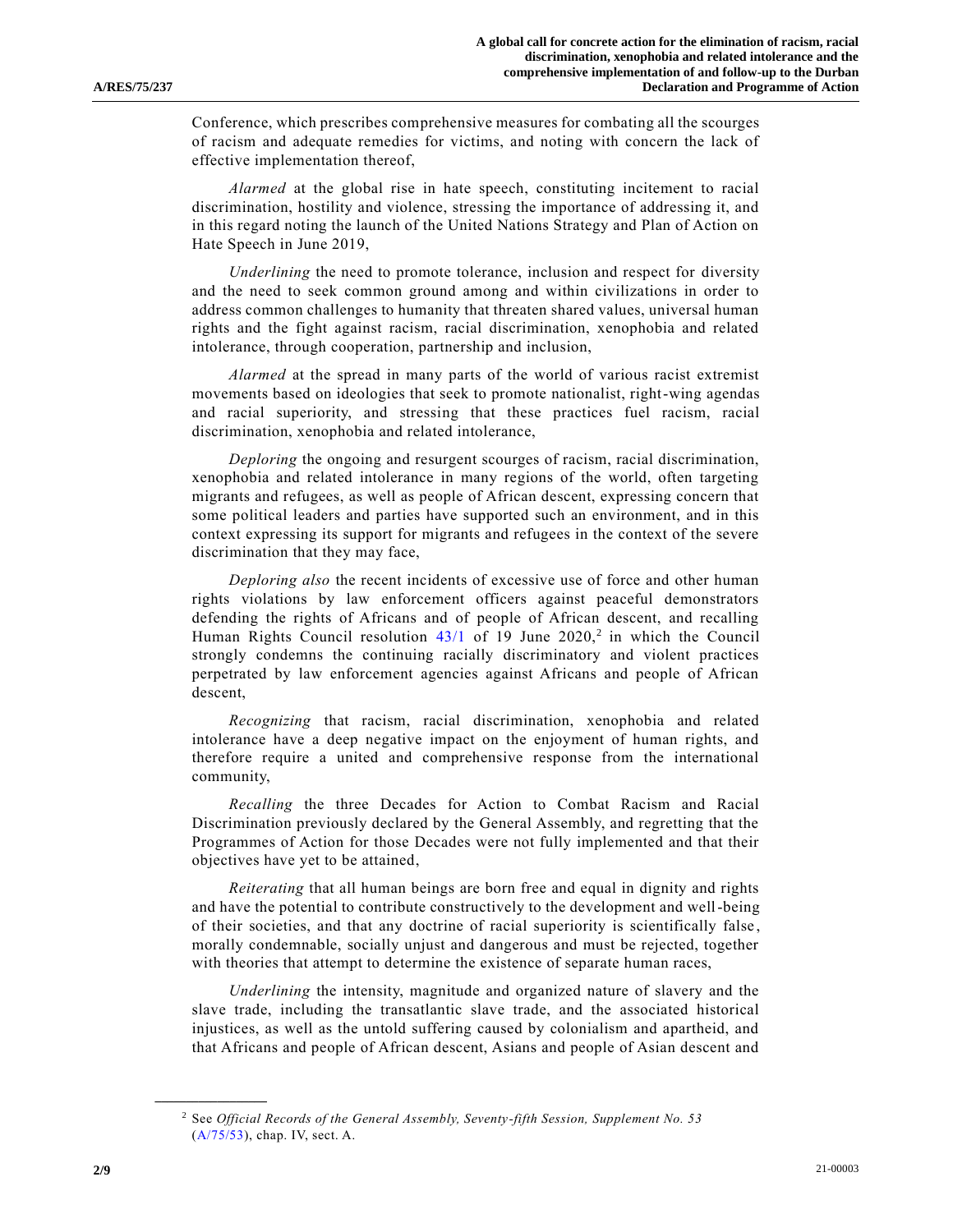indigenous peoples continue to be victims, and acknowledging that the ongoing effects must be remedied,

*Acknowledging* the efforts and initiatives undertaken by States to prohibit racial discrimination and racial segregation and to engender the full enjoyment of economic, social and cultural rights, as well as civil and political rights,

*Emphasizing* that, despite efforts in this regard, millions of human beings continue to be victims of racism, racial discrimination, xenophobia and related intolerance, including their contemporary forms and manifestations, some of which manifest in violent forms,

*Welcoming* the efforts made by civil society in support of the follow-up mechanisms in the implementation of the Durban Declaration and Programme of Action,

*Recalling* the appointment of the five independent eminent experts by the Secretary-General on 16 June 2003, pursuant to General Assembly resolution [56/266](https://undocs.org/en/A/RES/56/266) of 27 March 2002, with the mandate to follow up on the implementation of the provisions of the Durban Declaration and Programme of Action and to make appropriate recommendations thereon,

*Underlining* the primacy of the political will, international cooperation and adequate funding at the national, regional and international levels needed to address all forms and manifestations of racism, racial discrimination, xenophobia and related intolerance for the successful implementation of the Durban Declaration and Programme of Action,

*Recalling* its resolution [2142 \(XXI\)](https://undocs.org/en/A/RES/2142(XXI)) of 26 October 1966, in which it proclaimed 21 March as the International Day for the Elimination of Racial Discrimination,

*Recalling also* its resolution [62/122](https://undocs.org/en/A/RES/62/122) of 17 December 2007, in which it designated 25 March as the annual International Day of Remembrance of the Victims of Slavery and the Transatlantic Slave Trade,

*Recalling further*, in the above context, the erection of the permanent memorial for the victims of slavery and the slave trade, including the transatlantic slave trade, the *Ark of Return*, based on the theme "Acknowledge the tragedy, consider the legacy, lest we forget",

*Welcoming* the call upon all the former colonial Powers for reparations, consistent with paragraphs 157 and 158 of the Durban Programme of Action, to redress the historical injustices of slavery and the slave trade, including the transatlantic slave trade,

*Recognizing and affirming* that the global fight against racism, racial discrimination, xenophobia and related intolerance and all their abhorrent and contemporary forms and manifestations is a matter of priority for the international community,

### **I**

**\_\_\_\_\_\_\_\_\_\_\_\_\_\_\_\_\_\_**

#### **International Convention on the Elimination of All Forms of Racial Discrimination**

1. *Reaffirms* the paramount importance of universal adherence to and the full and effective implementation of the International Convention on the Elimination of All Forms of Racial Discrimination,<sup>3</sup> adopted by the General Assembly in its resolution [2106 A \(XX\)](https://undocs.org/en/A/RES/2106(XX)) of 21 December 1965, in addressing the scourges of racism and racial discrimination;

<sup>3</sup> United Nations, *Treaty Series*, vol. 660, No. 9464.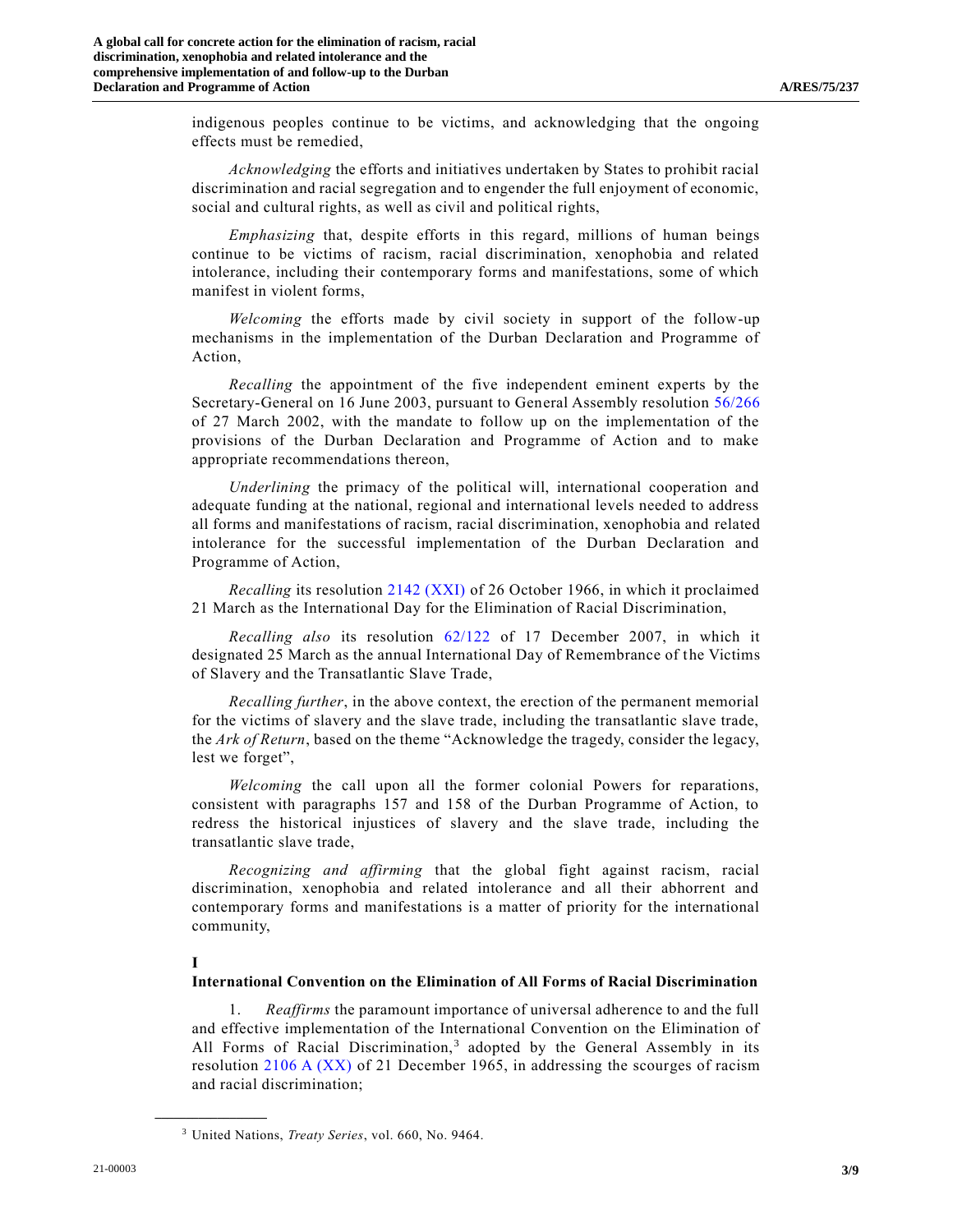2. *Calls upon* States that have not done so to accede to and/or ratify the Convention, and States parties to consider making the declaration under article 14 of the Convention, as well as to consider withdrawing reservations to article 4 of the Convention, as a matter of urgency, and to consider withdrawing reservations that are incompatible with the object and purpose of the Convention;

3. *Underlines*, in the above context, that the provisions of the Convention do not respond effectively to contemporary manifestations of racial discrimination, in particular in relation to xenophobia and related intolerance, which is recognized as the rationale behind the convening of the World Conference against Racism, Racial Discrimination, Xenophobia and Related Intolerance in 2001;

4. *Takes note* of the acknowledgement by the Human Rights Council and its subsidiary structures of the existence of both procedural and substantive gaps in the Convention, which must be filled as a matter of urgency, necessity and priority;

5. *Expresses its concern* at the lack of progress in the elaboration of complementary standards to the Convention to fill existing gaps through the development of new normative standards aimed at combating all forms of contemporary and resurgent scourges of racism;

6. Recalls Human Rights Council resolution [34/36](https://undocs.org/en/A/HRC/RES/34/36) of 24 March 2017,<sup>4</sup> in which the Council requested the Chair-Rapporteur of the Ad Hoc Committee on the Elaboration of Complementary Standards to the International Convention on the Elimination of All Forms of Racial Discrimination to ensure the commencement of the negotiations on the draft additional protocol to the Convention criminalizing acts of a racist and xenophobic nature during the tenth session of the Ad Hoc Committee;

7. *Requests* the Chair-Rapporteur of the Ad Hoc Committee on the Elaboration of Complementary Standards to present a progress report to the General Assembly at its seventy-sixth session;

#### **II**

### **International Decade for People of African Descent**

8. *Welcomes* the proclamation of the International Decade for People of African Descent, as contained in its resolution [68/237](https://undocs.org/en/A/RES/68/237) of 23 December 2013, and the celebratory launch of the Decade on 10 December 2014;

9. *Also welcomes* the programme of activities for the International Decade for People of African Descent, in which it was recommended that a forum on people of African descent be established and that consideration be given to the elaboration of a draft United Nations declaration on the promotion and full respect of the human rights of people of African descent;

10. *Recalls* the draft programme of action for the International Decade for People of African Descent as an instructive framework in which all the initiatives aimed at improving the quality of life of people of African descent are anchored and which, if adopted, would contribute to the programme of activities for the implementation of the International Decade for People of African Descent;

11. *Takes note* of the reports of the Secretary-General on the programme of activities for the implementation of the International Decade for People of African Descent<sup>5</sup> and on a global call for concrete action for the total elimination of racism, racial discrimination, xenophobia and related intolerance and the comprehensive

<sup>4</sup> See *Official Records of the General Assembly, Seventy-second Session, Supplement No. 53* [\(A/72/53\)](https://undocs.org/en/A/72/53), chap. IV, sect. A.

 $5$  [A/75/363.](https://undocs.org/en/A/75/363)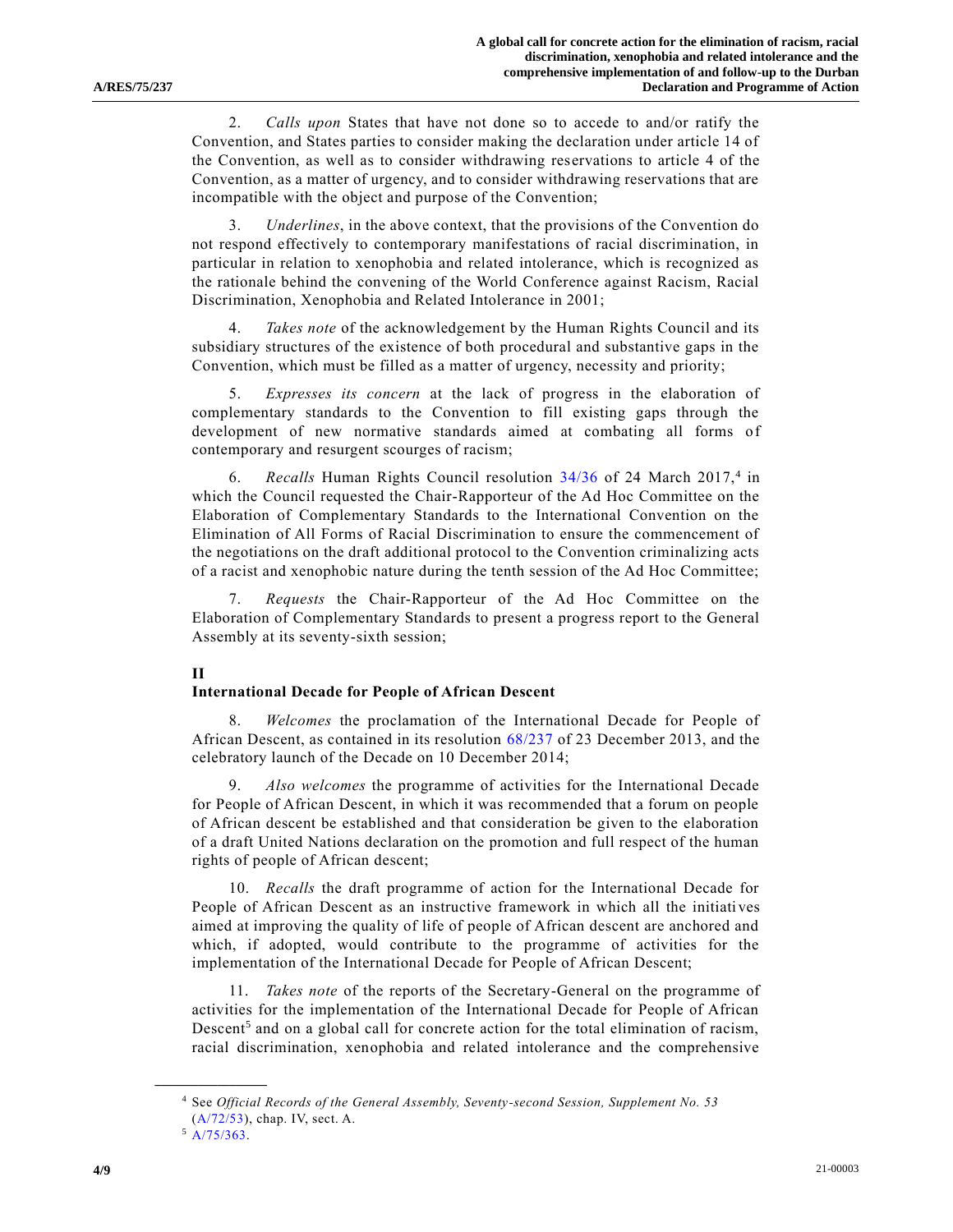implementation of and follow-up to the Durban Declaration and Programme of Action:<sup>6</sup>

12. *Also takes note* of the report of the Working Group of Experts on People of African Descent,<sup>7</sup> invites the Human Rights Council, through the Chair of the Working Group, to continue to submit a report on the work of the Working Group to the General Assembly, and in this regard invites the Chair of the Working Group to engage in an interactive dialogue with the Assembly under the item entitled "Elimination of racism, racial discrimination, xenophobia and related intolerance" at its seventy-sixth session;

13. *Welcomes* the decision to establish the Permanent Forum on People of African Descent, which will serve as a consultation mechanism for people of African descent and other interested stakeholders as a platform for improving the quality of life and livelihoods of people of African descent and to contribute to elaborating a United Nations declaration on the promotion and full respect of human rights of people of African descent, and that the modalities, format and substantive and procedural aspects of the Permanent Forum will be concluded by Member States and observer States, with further consultations with people of African descent;

14. *Also welcomes* the convening of regional meetings by the Office of the United Nations High Commissioner for Human Rights to effectively implement the programme of activities of the International Decade for People of African Descent, encourages Member States and other stakeholders to adopt action-oriented recommendations at the meetings, and calls upon States, regional organizations and other stakeholders to facilitate the participation of civil society from their respective countries and regions at the meetings;

15. *Further welcomes* the constructive discussions held in Geneva on the modalities of the Permanent Forum on People of African Descent, regrets that the modalities, format and substantive and procedural aspects of the Permanent For um on People of African Descent could not be defined during its seventy-fourth session owing to the coronavirus disease (COVID-19) pandemic, decides to define them, with no further delay, at its seventy-fifth session, and requests the President of the General Assembly to appoint co-facilitators in that regard;

16. *Requests* the Office of the United Nations High Commissioner for Human Rights and the Department of Global Communications of the Secretariat to continue awareness-raising efforts and public information campaigns in support of the International Decade for People of African Descent through the use of social networks and digital media, including the wide distribution of user-friendly, concise and accessible versions of material in this regard;

17. *Welcomes* the efforts undertaken by the Human Rights Council with regard to the preparatory process for the midterm review of the International Decade for People of African Descent;

18. *Reaffirms* its commitment to eliminating contemporary forms of racism, racial discrimination, xenophobia and related intolerance, and in this regard notes in particular 2020 as the midterm review of the International Decade for People of African Descent, 2015 to 2024, and its programme of activities;

**\_\_\_\_\_\_\_\_\_\_\_\_\_\_\_\_\_\_** <sup>6</sup> [A/75/561.](https://undocs.org/en/A/75/561)

 $7 A/75/275.$  $7 A/75/275.$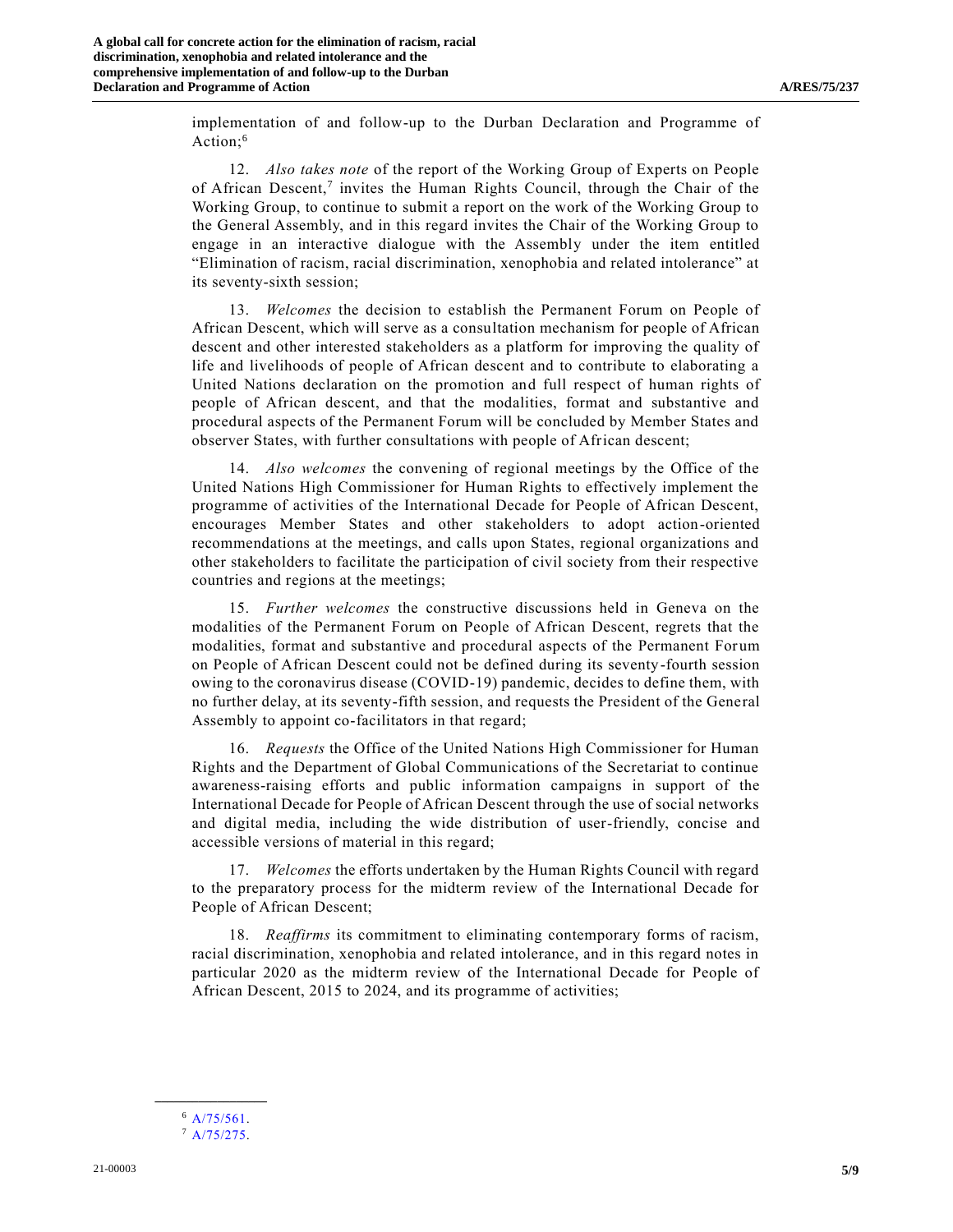#### **III**

## **Office of the United Nations High Commissioner for Human Rights**

19. *Requests* the Secretary-General and the Office of the United Nations High Commissioner for Human Rights to provide the resources necessary for the effective fulfilment of the mandates of the Intergovernmental Working Group on the Effective Implementation of the Durban Declaration and Programme of Action, the Working Group of Experts on People of African Descent, the Group of Independent Eminent Experts on the Implementation of the Durban Declaration and Programme of Action and the Ad Hoc Committee on the Elaboration of Complementary Standards, and in this regard to ensure the participation of experts in each session of those follow-up mechanisms in order to provide advice on the specific issues under discussion and assist the mechanisms in their deliberations and the adoption of action-oriented recommendations in relation to the implementation of the Declaration and Programme of Action;

20. *Recalls* Human Rights Council resolution [43/1,](https://undocs.org/en/A/HRC/RES/43/1) in which the Council requested the United Nations High Commissioner for Human Rights, with the assistance of relevant special procedure mandate holders, to prepare a report on systemic racism, violations of international human rights law against Africans and people of African descent by law enforcement agencies to contribute to accountability and redress for victims;

### **IV**

## **Group of Independent Eminent Experts on the Implementation of the Durban Declaration and Programme of Action**

21. *Takes note* of the report of the Group of Independent Eminent Experts on the Implementation of the Durban Declaration and Programme of Action on its sixth session,<sup>8</sup> and in this regard notes that the session, which included private and public sessions, was held in Geneva from 6 to 10 May 2019;

### **V**

# **Trust fund for the Programme for the Decade for Action to Combat Racism and Racial Discrimination**

22. *Recalls* the establishment by the Secretary-General, in 1973, of the trust fund for the Programme for the Decade for Action to Combat Racism and Racial Discrimination as a funding mechanism that has been utilized for the implementation of the activities of the three Decades for Action to Combat Racism and Racial Discrimination declared by the General Assembly, and in this regard appreciates the fact that the trust fund has also been utilized for the subsequent programmes and operational activities transcending the three Decades;

23. *Requests* the Secretary-General to include, in his report on the implementation of the present resolution to the General Assembly at its seventy-sixth session, a section outlining the progress in the implementation of paragraph 18 of its resolution [68/151](https://undocs.org/en/A/RES/68/151) of 18 December 2013 regarding the revitalization of the trust fund for the purpose of ensuring the successful implementation of the activities of the International Decade for People of African Descent and enhancing the effectiveness of the comprehensive follow-up to the World Conference against Racism, Racial Discrimination, Xenophobia and Related Intolerance and the effective implementation of the Durban Declaration and Programme of Action;

<sup>8</sup> Se[e A/74/173.](https://undocs.org/en/A/74/173)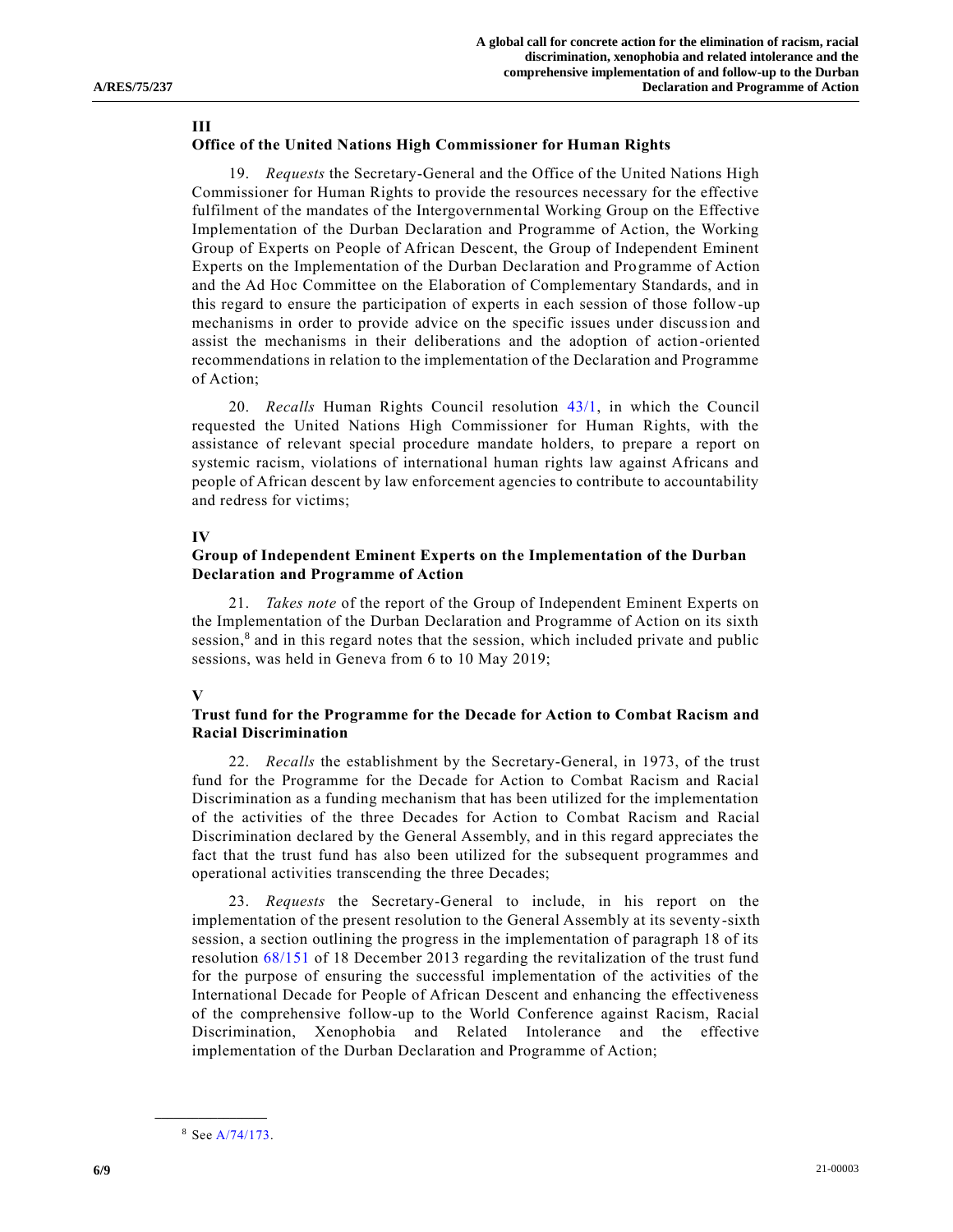24. *Strongly appeals* to all Governments, intergovernmental and non-governmental organizations and individuals, as well as other donors in a position to do so, to contribute generously to the trust fund, and to that end requests the Secretary-General to continue to undertake appropriate contacts and initiatives to encourage contributions;

#### **VI**

# **Special Rapporteur of the Human Rights Council on contemporary forms of racism, racial discrimination, xenophobia and related intolerance**

25. *Takes note* of the report of the Special Rapporteur of the Human Rights Council on contemporary forms of racism, racial discrimination, xenophobia and related intolerance,<sup>9</sup> and encourages the Special Rapporteur, within her mandate, to continue to focus on the issues of racism, racial discrimination, xenophobia and related intolerance and incitement to hatred, which impede peaceful coexistence and harmony within societies, and to submit reports in this regard to the Human Rights Council and the General Assembly;

26. *Reiterates its previous requests* to the Special Rapporteur to consider examining national models of mechanisms that measure racial equality and their value added in the eradication of racial discrimination and to report on such challenges, successes and best practices in her next report, and expresses concern at the lack of progress in this regard;

# **VII**

# **Commemoration of the twentieth anniversary of the adoption of the Durban Declaration and Programme of Action**

27. *Decides* to hold a one-day high-level meeting of the General Assembly to commemorate the twentieth anniversary of the adoption of the Durban Declaration and Programme of Action, at the level of Heads of State and Government, on the second day of the general debate of the seventy-sixth session, on the theme "Reparations, racial justice and equality for people of African descent", consisting of an opening plenary meeting, consecutive round tables and/or thematic panels and a closing plenary meeting;

28. *Also decides* that the meeting will adopt a short and concise political declaration aimed at mobilizing political will at the national, regional and international levels for the full and effective implementation of the Durban Declaration and Programme of Action and its follow-up processes;

29. *Requests* the President of the General Assembly, consistent with the rules of procedure of the General Assembly, to carry out consultations on the modalities of the high-level meeting and to appoint co-facilitators for the political declaration;

30. *Emphasizes* the critical importance of increasing public support for the Durban Declaration and Programme of Action and the participation of civil society and other relevant stakeholders in its realization;

31. *Invites* Member States, United Nations entities, international and regional organizations, civil society, including non-governmental organizations, and other stakeholders to organize and support various high-visibility initiatives, aimed at effectively increasing awareness at all levels, to commemorate the twentieth anniversary of the adoption of the Durban Declaration and Programme of Action;

32. *Requests* the Secretary-General to establish a programme of outreach, with the involvement of Member States and United Nations funds and programmes, as well

<sup>9</sup> Se[e A/75/590.](https://undocs.org/en/A/75/590)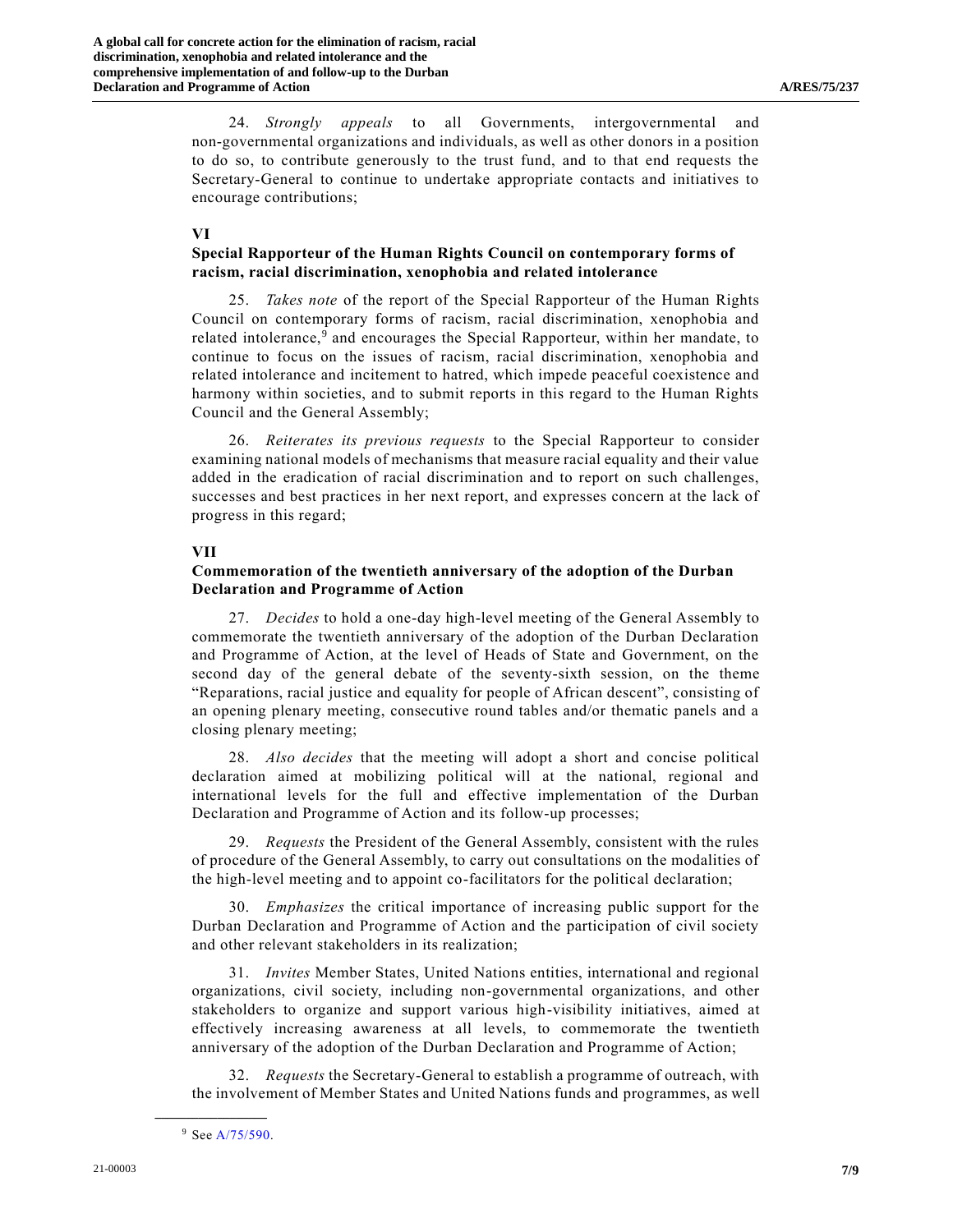as civil society, including non-governmental organizations, to appropriately commemorate the twentieth anniversary of the adoption of the Durban Declaration and Programme of Action;

33. *Calls upon* Member States and the United Nations system to intensify efforts to widely distribute copies of the Durban Declaration and Programme of Action, and encourages efforts to ensure its translation and wide dissemination;

34. *Requests* the Office of the United Nations High Commissioner for Human Rights and the Department of Global Communications of the Secretariat to launch a public information campaign for the commemoration of the twentieth anniversary of the adoption of the Durban Declaration and Programme of Action, including the wide distribution of user-friendly information materials through the United Nations system, inter alia, through United Nations information centres;

35. *Expresses its appreciation* for the continuing work of the mechanisms mandated to follow up on the World Conference and the Durban Review Conference;

#### **VIII**

#### **Follow-up and implementation activities**

36. *Acknowledges* the guidance and leadership role of the Human Rights Council, and encourages it to continue to oversee the implementation of the Durban Declaration and Programme of Action and the outcome document of the Durban Review Conference;

37. *Requests* the Office of the United Nations High Commissioner for Human Rights to continue to provide the Human Rights Council with all the support necessary for it to achieve its objectives in this regard;

38. *Requests* the Human Rights Council to consider, at its forty-sixth session, the question of developing a multi-year programme of activities to provide for the renewed and strengthened outreach activities needed to inform and mobilize the global public in support of the Durban Declaration and Programme of Action and to strengthen awareness of the contribution that they have made in the struggle against racism, racial discrimination, xenophobia and related intolerance, in consultation with Member States, national human rights institutions, relevant civil society organizations and United Nations agencies, funds and programmes;

39. *Welcomes* the efforts undertaken by the Human Rights Council, through its Advisory Committee, in preparing a study on appropriate ways and means of assessing the situation regarding racial equality, while identifying possible gaps and overlaps;

40. *Also welcomes* the commemorative plenary meeting of the General Assembly held on 25 March 2019 to mark the International Day for the Elimination of Racial Discrimination, on the mitigation and countering of rising nationalist populism and extreme supremacist ideologies;

41. *Requests* the Secretary-General to submit to the General Assembly at its seventy-sixth session a report on the implementation of the present resolution;

42. *Requests* the President of the General Assembly and the President of the Human Rights Council to continue to convene annual commemorative meetings of the Assembly and the Council during the commemoration of the International Day for the Elimination of Racial Discrimination, with the appropriate focus and themes, and to hold a debate on the midterm review of the International Decade for People of African Descent with the participation of the Secretary-General and the United Nations High Commissioner for Human Rights, and in this context encourages the participation of eminent personalities active in the struggle against racial